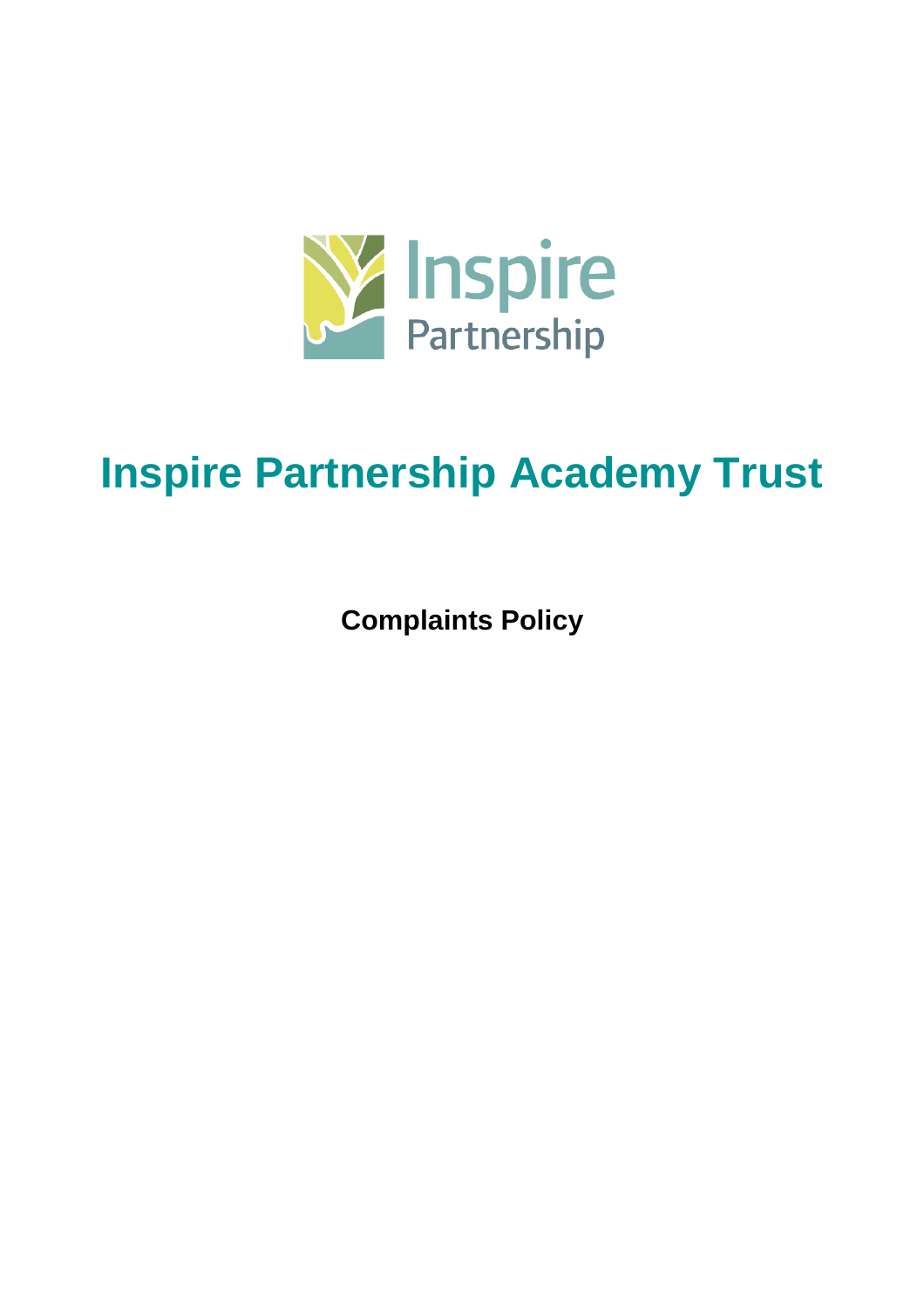## **Complaints Policy**

### **Contents**

| 5. Stages of complaint (not complaints against the headteacher,    |  |
|--------------------------------------------------------------------|--|
| 6. Complaints against the headteacher, governor or trustee         |  |
| 7. Referring complaints on completion of the school's procedure. 7 |  |
|                                                                    |  |
|                                                                    |  |
|                                                                    |  |
|                                                                    |  |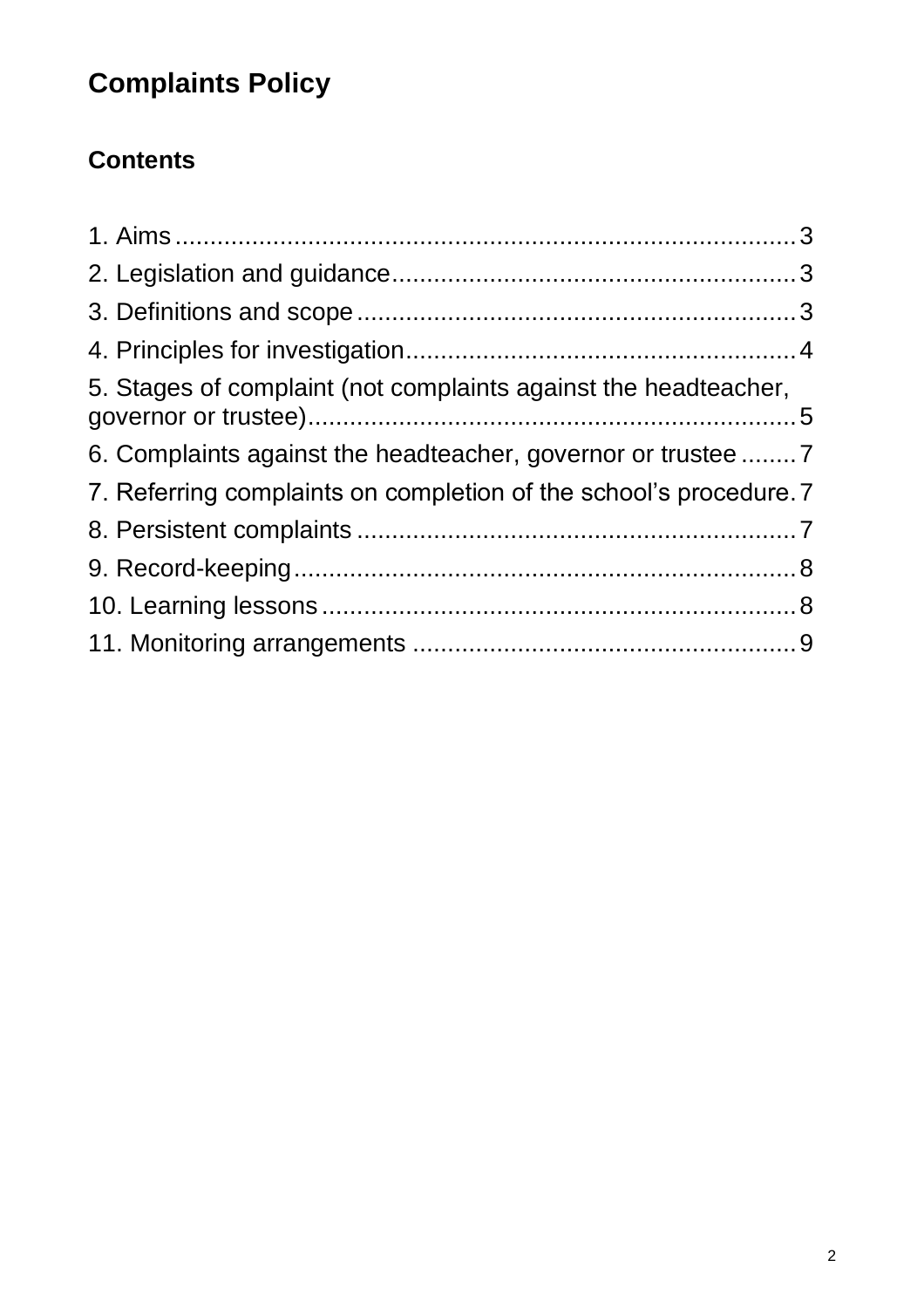#### **1. Aims**

The Inspire Partnership Academy Trust (the 'trust') and our schools aim to meet our statutory obligations when responding to complaints from parents of pupils at the school and others.

An effective complaints procedure can defuse problems and can provide schools with helpful information. Complaints treated as constructive suggestions can be used to improve standards and may prevent cause for further complaint. Even an unjustified complaint may indicate an area that can be improved.

When responding to complaints, we aim to:

- Ensure staff are sufficiently trained and supported to take all complaints seriously
- Be impartial and non-adversarial
- Facilitate a full and fair investigation by an independent person or panel, where necessary
- Address all the points at issue and provide an effective and prompt response
- Respect complainants' desire for confidentiality
- Treat complainants with respect
- Keep complainants informed of the progress of the complaints process
- Consider how the complaint can feed into school improvement evaluation processes

We try to resolve concerns or complaints by informal means wherever possible. Where this is not possible, formal procedures will be followed.

The school will give the complainant the opportunity to complete the complaints procedure in full.

To support this, we will ensure we publicise the existence of this policy and make it available both on the trust and the school websites. A paper copy is also available from any of our school offices.

#### **2. Legislation and guidance**

This document meets the requirements set out in part 7 of the schedule to the Education [\(Independent School Standards\) Regulations 2014,](http://www.legislation.gov.uk/uksi/2014/3283/schedule/made) which states that we must have and make available a written procedure to deal with complaints from parents of pupils at the school.

It is also based on guidance published by the Education and Skills Funding Agency (ESFA) on creating a complaints [procedure that complies with the above regulations,](https://www.gov.uk/government/publications/setting-up-an-academies-complaints-procedure) and refers to [good practice guidance on setting up complaints procedures](https://www.gov.uk/government/publications/school-complaints-procedures) from the Department for Education (DfE).

This policy complies with our funding agreement and articles of association.

In addition, it addresses duties set out in the Early Years Foundation Stage statutory [framework](https://www.gov.uk/government/uploads/system/uploads/attachment_data/file/596629/EYFS_STATUTORY_FRAMEWORK_2017.pdf) with regards to dealing with complaints about the school's fulfilment of Early Years Foundation Stage requirements.

#### **3. Definitions and scope**

The DfE guidance explains the difference between a concern and a complaint.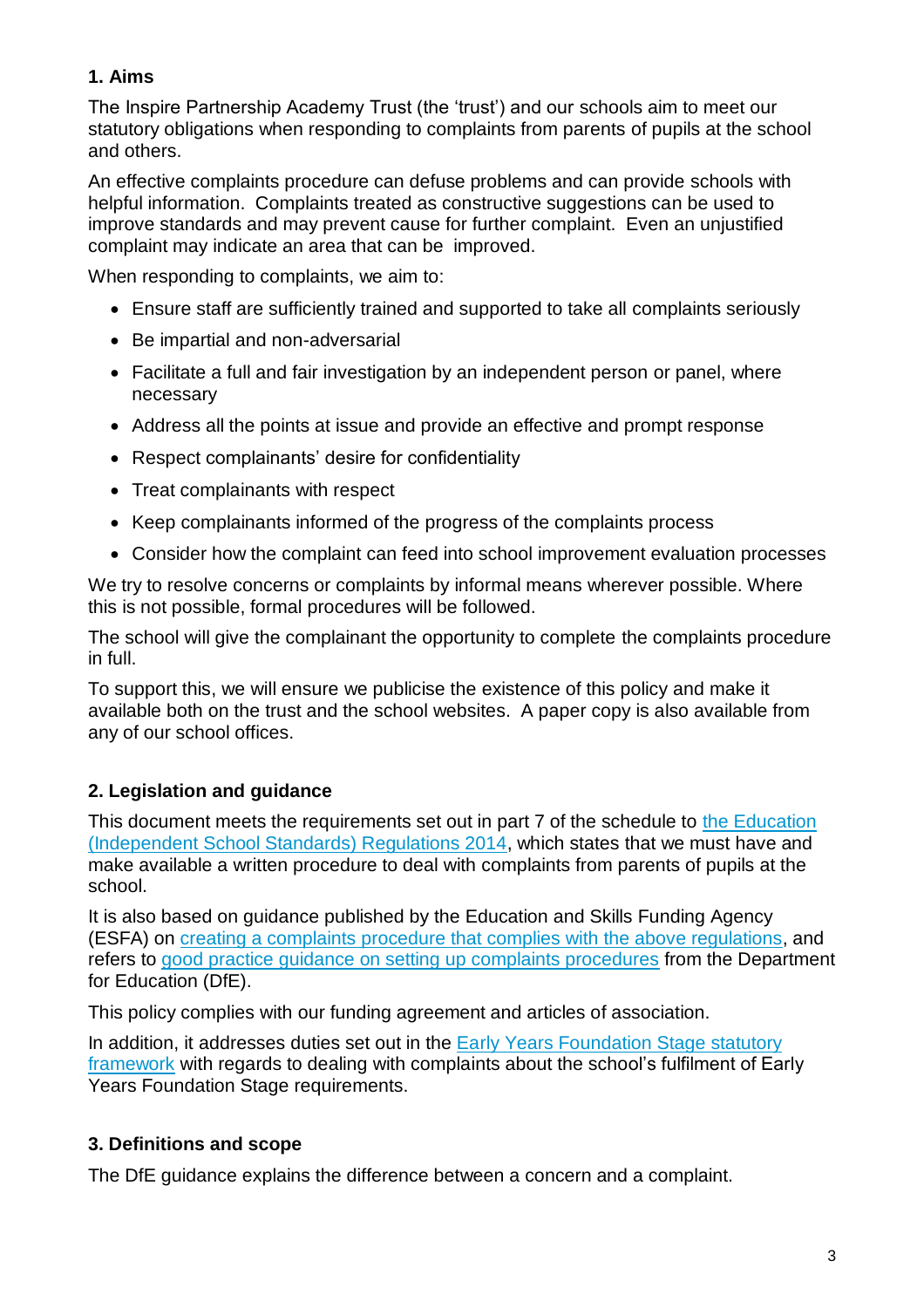A **concern** is defined as "an expression of worry or doubt over an issue considered to be important for which reassurances are sought".

We will seek to resolve concerns through day-to-day communication as far as possible.

A **complaint** is defined as "an expression of dissatisfaction however made, about actions taken or a lack of action".

Our intention is to resolve complaints informally where possible, at the earliest possible stage.

There may be occasions when complainants would like to raise their concerns formally. This policy outlines the procedure relating to handling such complaints.

This policy does not cover complaints procedures relating to:

- Admissions
- Statutory assessments of special educational needs (SEN)
- Safeguarding matters
- Exclusion
- Whistle-blowing
- Staff grievances
- Staff discipline

Please see our separate policies for procedures relating to these types of complaint.

Arrangements for handling complaints from parents of children with SEN about the school's support are within the scope of this policy. Such complaints should first be made to the headteacher; they will then be referred to this complaints policy. Our SEN policy includes information about the rights of parents of pupils with disabilities who believe that our school has discriminated against their child.

Complaints about services provided by other providers who use school premises or facilities should be directed to the provider concerned.

#### **4. Principles for investigation**

When investigating a complaint, we will try to clarify:

- What has happened
- Who was involved
- What the complainant feels would put things right

We also intend to address complaints as quickly as possible. To achieve this, realistic and reasonable time limits will be set for each action within each stage.

Where further investigations are necessary, new time limits will be set, and the complainant will be sent details of the new deadline with an explanation for the delay.

The school expects that complaints will be made as soon as possible after an incident arises and no later than 3 months afterwards. We will consider exceptions to this time frame in circumstances where there were valid reasons for not making a complaint at that time and the complaint can still be investigated in a fair manner for all involved.

#### **Complaints about our fulfilment of early years requirements**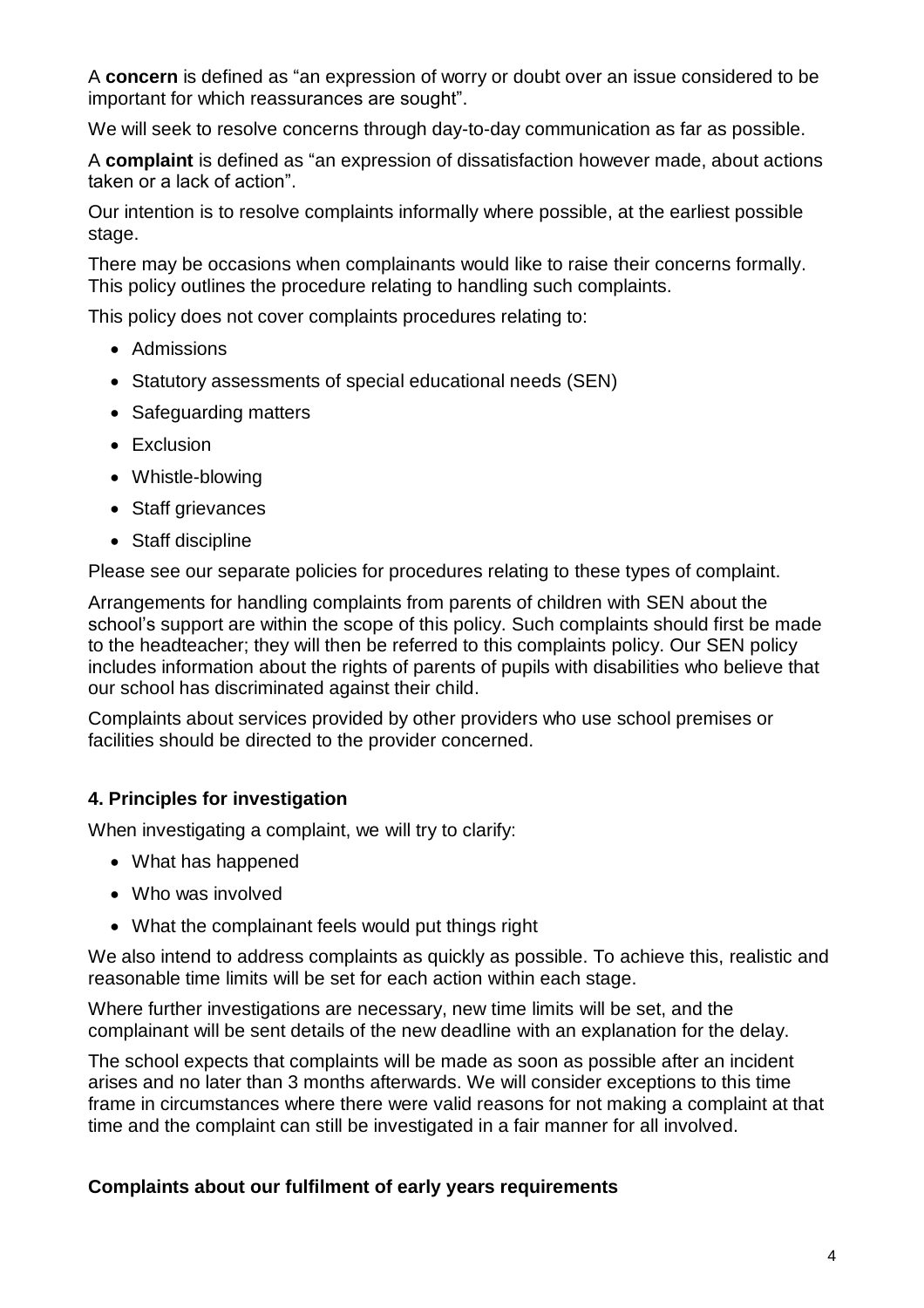We will investigate all written complaints relating to the school's fulfilment of the Early Years Foundation Stage requirements, and notify the complainant of the outcome within 28 days of receiving the complaint. The school will keep a record of the complaint (see section 9) and make this available to Ofsted on request.

Parents and carers can notify Ofsted if they believe that the school is not meeting Early Years Foundation Stage requirements, by calling 0300 123 4234 or 0300 123 4666, or by emailing [enquiries@ofsted.gov.uk.](mailto:enquiries@ofsted.gov.uk) An online contact form is also available at [https://www.gov.uk/government/organisations/ofsted#org-contacts.](https://www.gov.uk/government/organisations/ofsted#org-contacts)

#### **5. Stages of complaint (not complaints against the headteacher, governor or trustee)**

The trust has a 3 stage complaints procedure and it is expected that the options for resolution at each stage will be properly explored before escalating to the next stage.

#### **Stage 1: informal**

The school will take informal concerns seriously and make every effort to resolve the matter quickly. It may be the case that the provision or clarification of information will resolve the issue.

The complainant should raise the complaint as soon as possible with the relevant member of staff or the headteacher as appropriate, either in person or by letter, telephone or email. If the complainant is unclear who to contact or how to contact them, they should contact the school office.

The school will acknowledge informal complaints within three working days, and investigate and provide a response within 10 working days.

The informal stage will involve a meeting between the complainant and a member of staff. This will normally be the class teacher but can be the phase leader, deputy head or headteacher depending on the circumstances. The outcome and agreed actions from this meeting will be confirmed in writing.

If the complaint is not resolved informally, it will be escalated to a Stage 2 formal complaint.

The school will maintain a log of informal complaints and review this on a termly basis.

#### **Stage 2: formal complaint**

If the issue cannot be resolved through informal action the complainant should inform the headteacher in writing. This letter will be acknowledged within three working days.

Formal complaints must be reported the local governing body. The local governing body must then be kept informed about progress and outcomes.

This letter should provide details such as relevant dates, times, and the names of witnesses of events, alongside copies of any relevant documents. The complainant should also state what they feel would resolve the complaint.

The headteacher (or designated member of the senior leadership team) will call a meeting within five working days of the complaint being acknowledged to clarify concerns, and seek a resolution. The complainant may be accompanied to this meeting, and should inform the school of the identity of their companion in advance. The headteacher will also be accompanied and will inform the complainant of the identity of their companion in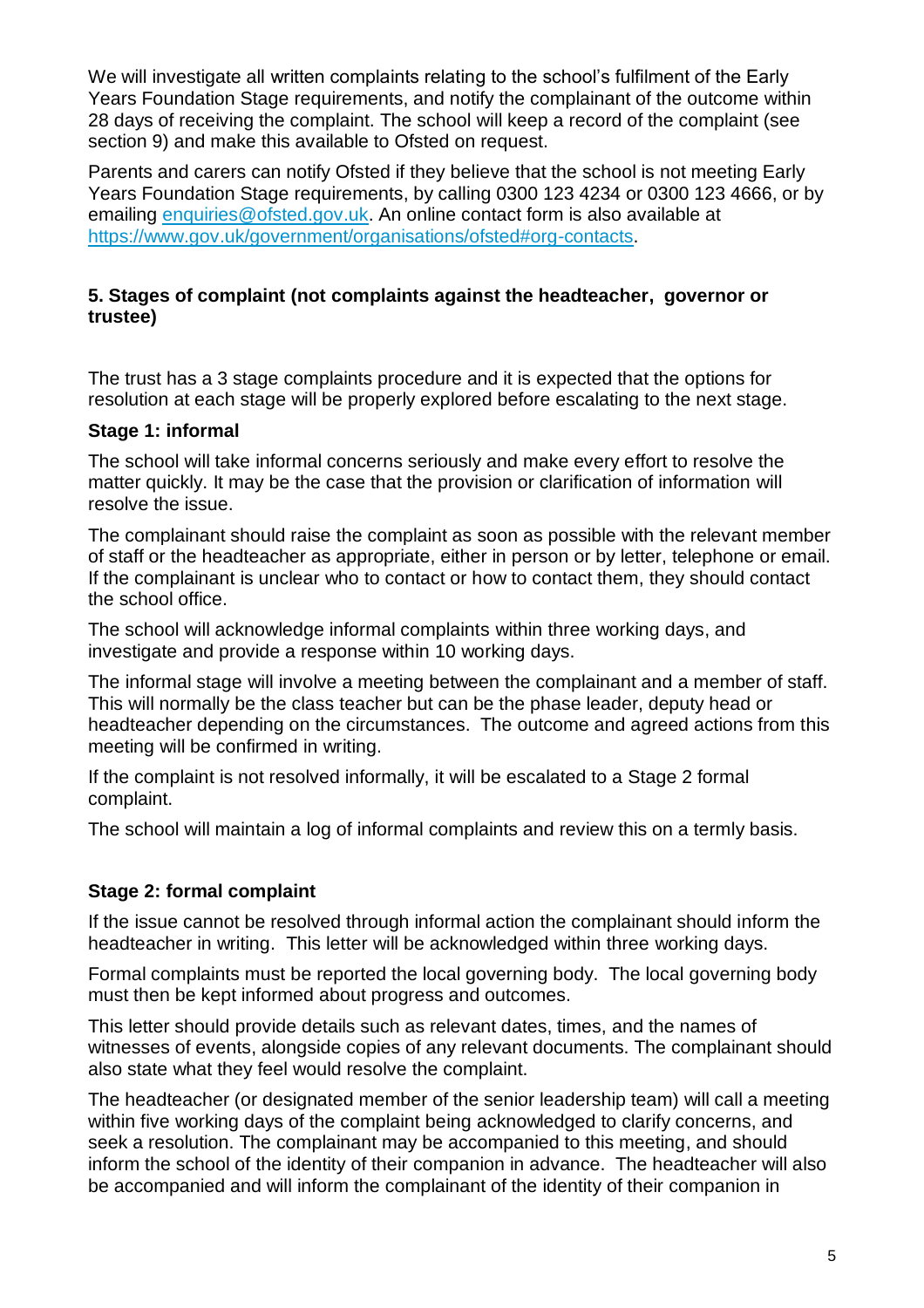advance. A note of that meeting will be taken and the complainant will be asked to sign it as a true record.

In certain circumstances, the school may need to refuse a request for a particular individual to attend any such meeting – for example, if there is a conflict of interest. If this is the case, the school will notify the complainant as soon as they are aware, so that the complainant has the opportunity to arrange alternative accompaniment.

The headteacher (or other person appointed by the headteacher for this purpose) will then conduct their own investigation. Those undertaking investigations will seek evidence from relevant documentation and witnesses. Witness evidence will be in the form of written statements or an interview. If a child at the centre of the complaint needs to be interviewed then this will normally be in the presence of a parent/carer or appropriate member of staff. The written conclusion of this investigation, setting out the outcome and follow-up actions, will be sent to the complainant within 10 working days. The headteacher should update the complainant if the investigation encounters any delays. It may be appropriate for the headteacher to offer to meet with the complainant to discuss the outcome in person.

If the complainant wishes to proceed to the next stage of the procedure, they should inform the chair of governors of the local governing body in writing within 10 working days of receipt of the investigation outcome.

#### **Stage 3: Complaints Appeal Panel**

Complaints will be escalated to the Complaints Appeal Panel (CAP) stage if the complainant is not satisfied with the response to the complaint at the second, formal complaint, stage.

The CAP will be appointed by the local governing body and must consist of at least 3 people who were not directly involved in the matters detailed in the complaint. At least 1 panel member must be from the local governing body of another school within the trust.

The panel will have access to the existing record of the complaint's progress (see section 9).

The complainant must have reasonable notice of the date of the review panel; however, the CAP reserves the right to convene at their convenience rather than that of the complainant. At the CAP meeting, the complainant and representatives from the school, as appropriate, will be present. Each will have an opportunity to set out written or oral submissions prior to the meeting.

The complainant must be allowed to attend the panel hearing and be accompanied if they wish.

At the meeting, each individual will have the opportunity to give statements and present their evidence, and witnesses will be called, as appropriate, to present their evidence.

The panel, the complainant and the school representative(s) will be given the chance to ask and reply to questions. Once the complainant and school representative(s) have presented their cases, they will be asked to leave and evidence will then be considered by the CAP.

The CAP must then put together its findings and recommendations from the case. The CAP will also provide a copy of the findings and recommendations to the complainant and, where relevant, the individual who is the subject of the complaint, and make a copy available for inspection by headteacher.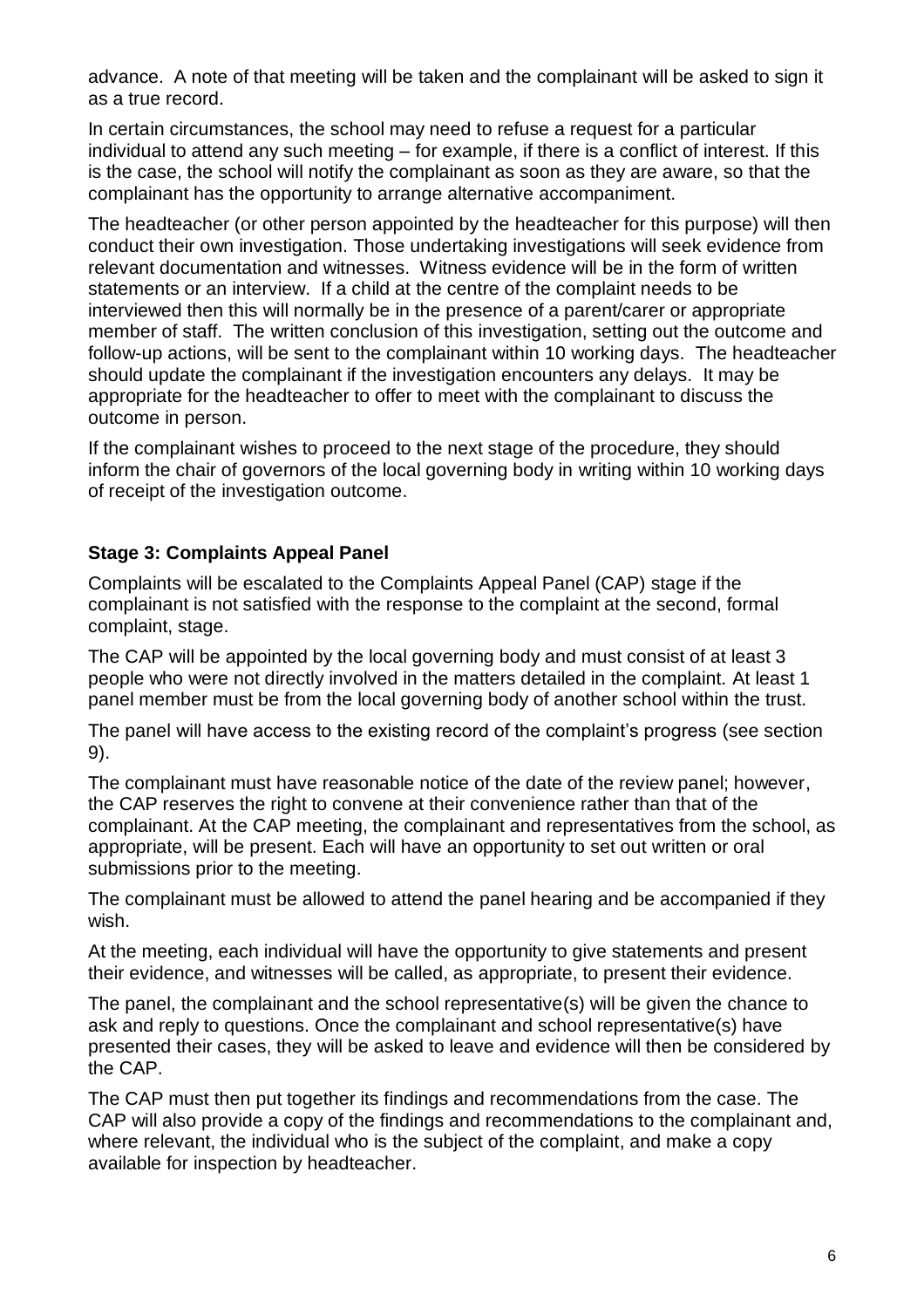The school will inform those involved of the decision in writing within 10 working days of the CAP meeting.

#### **6. Complaints against the headteacher, governor or trustee**

Complaints made against the headteacher should be directed to the chair of governors of the local governing body. Any formal investigation at Stage 2 of the procedure should be carried out by a member of the partnership's executive team, a governor from another of the partnership's schools or an external appointee as necessary.

Where a complaint is against the chair of governors or any member of the governing board, it should be made in writing to the clerk to the governing board in the first instance. The trust will appoint a CAP drawn from members of local governing bodies from other schools within the trust to investigate the complaint up to and including a CAP meeting.

Complaints against a trustee will normally be handled by another member of the Board of Trustees not previously involved in the complaint. The complaint should be addressed to the clerk to the Board of Trustees.

#### **7. Referring complaints on completion of the school's procedure**

If the complainant is unsatisfied with the outcome of the school's complaints procedure, they can refer their complaint to the ESFA. The ESFA will check whether the complaint has been dealt with properly by the school. The ESFA will not overturn a school's decision about a complaint. However, it will look into:

- Whether there was undue delay, or the school did not comply with its own complaints procedure
- Whether the school was in breach of its funding agreement with the secretary of state
- Whether the school has failed to comply with any other legal obligation

If the school did not deal with the complaint properly, it will be asked to re-investigate the complaint. If the school's complaints procedure is found to not meet regulations, the school will be asked to correct its procedure accordingly.

For more information or to refer a complaint, see the following webpage:

<https://www.gov.uk/complain-about-school>

#### **8. Persistent complaints**

Where a complainant tries to re-open the issue with the school after the complaints procedure has been fully exhausted and the school has done everything it reasonably can in response to the complaint, the chair of governors of the local governing body (or other appropriate person in the case of a complaint about the chair or a trustee) will inform the complainant that the matter is closed.

If the complainant subsequently contacts the school again about the same issue, the school can choose not to respond. The normal circumstance in which we will not respond is if:

- The school has taken every reasonable step to address the complainant's needs, *and*
- The complainant has been given a clear statement of the school's position and their options (if any), *and*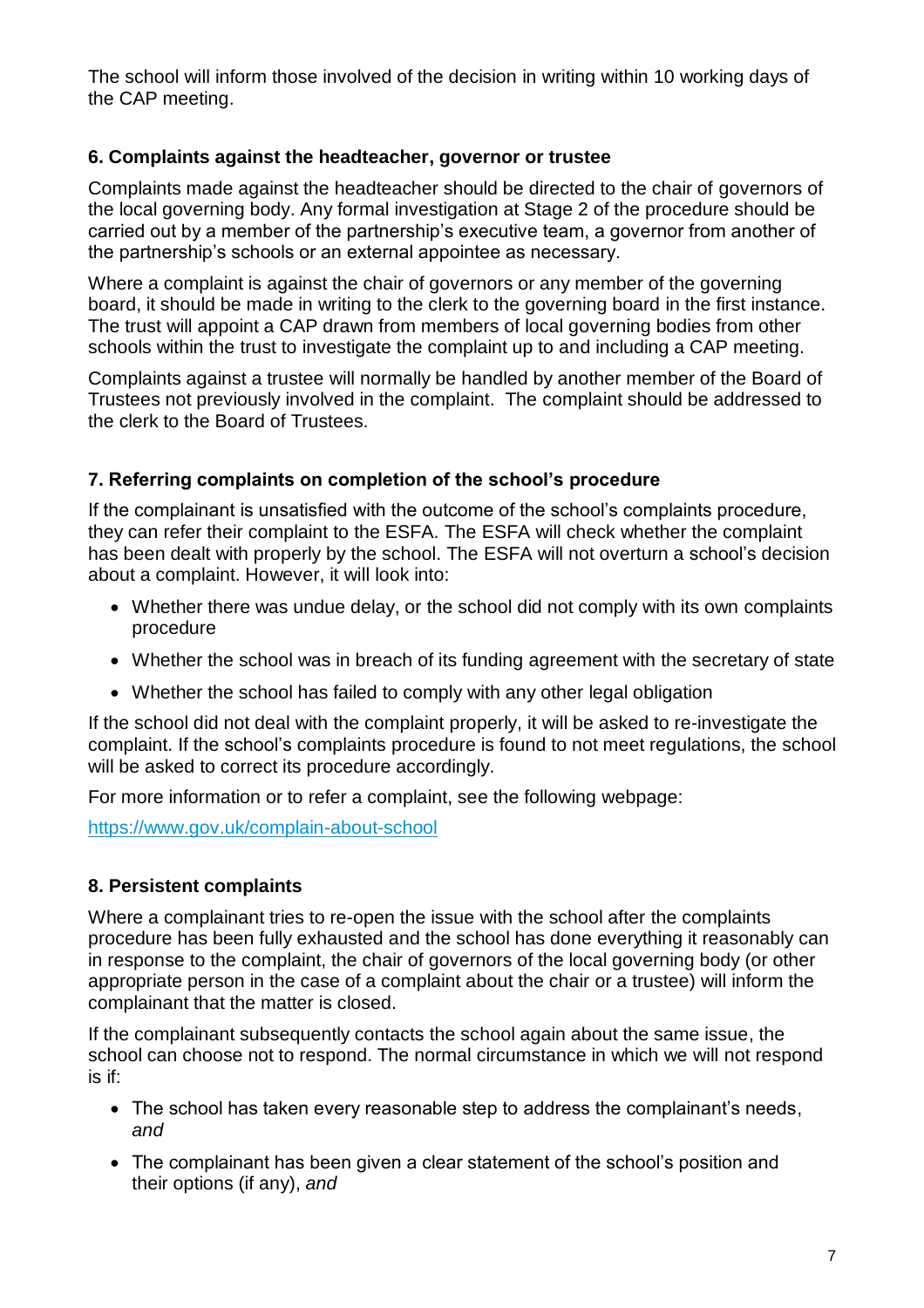• The complainant is contacting the school repeatedly but making substantially the same points each time

However, this list is not intended to be exhaustive.

The school will be most likely to choose not to respond if:

- We have reason to believe the individual is contacting the school with the intention of causing disruption or inconvenience, and/or
- The individual's letters/emails/telephone calls are often or always abusive or aggressive, and/or
- The individual makes insulting personal comments about, or threats towards, school staff

Unreasonable behaviour which is abusive, offensive or threatening may constitute an unreasonably persistent complaint.

Once the school has decided that it is appropriate to stop responding, the complainant will be informed in writing, either by letter or email.

The school will ensure when making this decision that complainants making any new complaint are heard, and that the school acts reasonably.

#### **9. Record-keeping**

The school will record the progress of all complaints, including information about actions taken at all stages, the stage at which the complaint was resolved, and the final outcome. The records will also include copies of letters and emails, and notes relating to meetings and phone calls. A complaints log will be maintained by the school business manager. All formal complaints will be reported to the local governing body and all complaints raised by external bodies, eg the EFSA, will be reported to the trust board.

This material will be treated as confidential and held securely, and will be viewed only by those involved in investigating the complaint or at the Complaints Appeal Panel in the review panel.

This is except where the secretary of state (or someone acting on their behalf) or the complainant requests access to records of a complaint through a freedom of information (FOI) request or under the terms of the Data Protection Act, or where the material must be made available during a school inspection.

Records of complaints will be kept in line with our Document Retention policy.

The details of the complaint, including the names of individuals involved, will not be shared with the whole governing board in case a review panel needs to be organised at a later point.

#### **10. Learning lessons**

The local governing body will review any underlying issues raised by complaints with the senior leadership team, where appropriate, and respecting confidentiality, to determine whether there are any improvements that the school can make to its procedures or practice to help prevent similar events in the future.